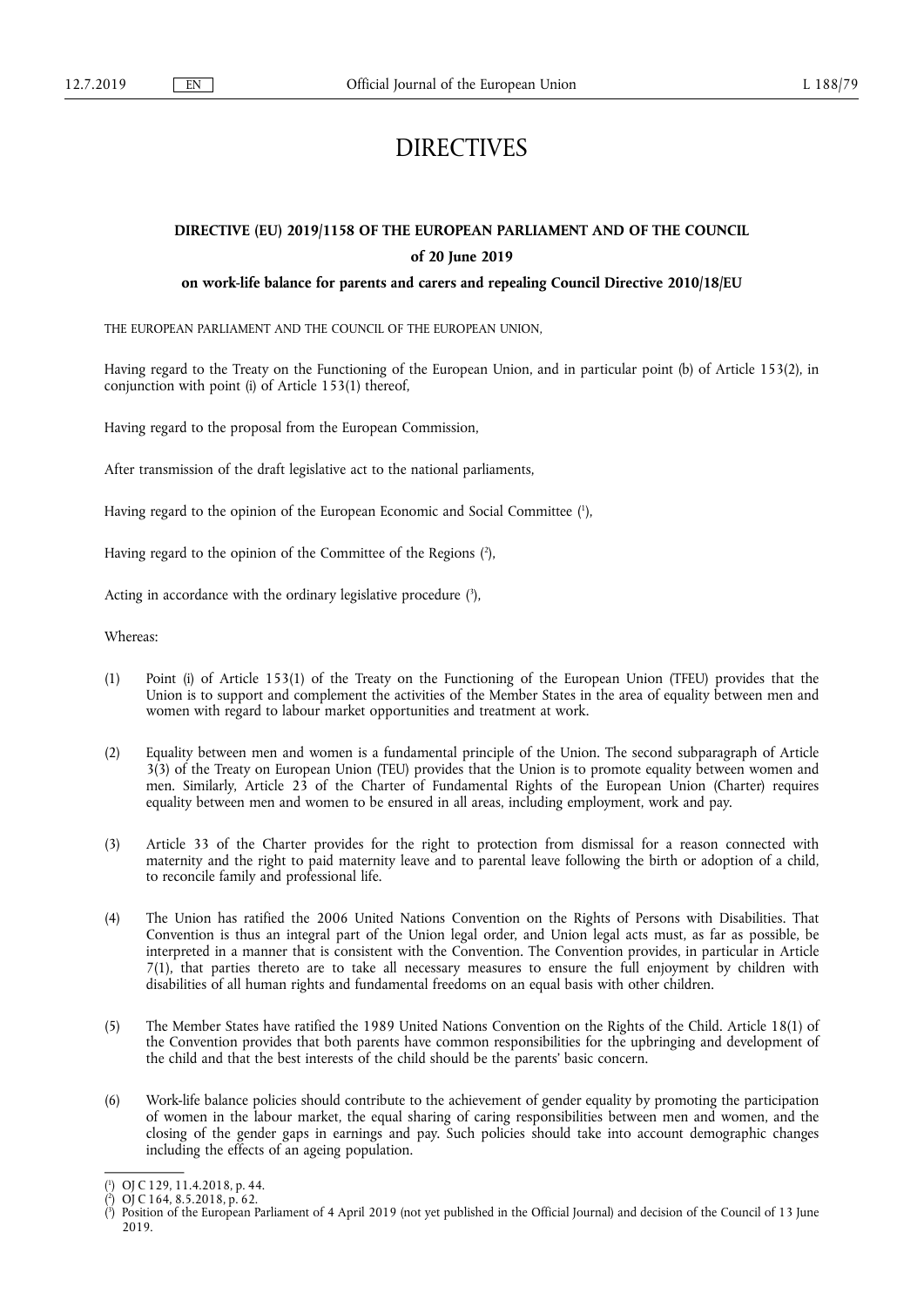- (7) In light of the challenges that arise from demographic change, together with the resultant pressure on public expenditure in some Member States, the need for informal care is expected to increase.
- (8) At Union level, several directives in the areas of gender equality and working conditions already address certain issues that are relevant for work-life balance, in particular Directives 2006/54/EC (<sup>4</sup>) and 2010/41/EU (<sup>5</sup>) of the European Parliament and of the Council, and Council Directives 92/85/EEC (\*), 97/81/EC (?) and 2010/18/EU (\*).
- (9) The principles of gender equality and work-life balance are reaffirmed in Principles 2 and 9 of the European Pillar of Social Rights, which was proclaimed by the European Parliament, the Council and the Commission on 17 November 2017.
- (10) However, work-life balance remains a considerable challenge for many parents and workers with caring responsibilities, in particular because of the increasing prevalence of extended working hours and changing work schedules, which has a negative impact on women's employment. A major factor contributing to the underrepresentation of women in the labour market is the difficulty of balancing work and family obligations. When they have children, women are likely to work fewer hours in paid employment and to spend more time fulfilling unpaid caring responsibilities. Having a sick or dependent relative has also been shown to have a negative impact on women's employment and results in some women dropping out of the labour market entirely.
- (11) The current Union legal framework provides limited incentives for men to assume an equal share of caring responsibilities. The lack of paid paternity and parental leave in many Member States contributes to the low takeup of leave by fathers. The imbalance in the design of work-life balance policies between women and men reinforces gender stereotypes and differences between work and care. Policies on equal treatment should aim to address the issue of stereotypes in both men's and women's occupations and roles, and the social partners are encouraged to act upon their key role in informing both workers and employers and raising their awareness of tackling discrimination. Furthermore, the use of work-life balance arrangements by fathers, such as leave or flexible working arrangements, has been shown to have a positive impact in reducing the relative amount of unpaid family work undertaken by women and leaving them more time for paid employment.
- (12) In implementing this Directive, Member States should take into consideration that the equal uptake of familyrelated leave between men and women also depends on other appropriate measures, such as the provision of accessible and affordable childcare and long-term care services, which are crucial for the purpose of allowing parents, and other persons with caring responsibilities to enter, remain in, or return to the labour market. Removing economic disincentives can also encourage second earners, the majority of whom are women, to participate fully in the labour market.
- (13) In order to assess the impact of this Directive, the Commission and the Member States should continue to cooperate with one another in order to develop comparable statistics that are disaggregated by sex.
- (14) The Commission has consulted management and labour in a two-stage process with regard to challenges related to work-life balance, in accordance with Article 154 TFEU. There was no agreement among the social partners to enter into negotiations with regard to those matters, including with regard to parental leave. It is, however, important to take action in that area by modernising and adapting the current legal framework, taking into account the outcome of those consultations, as well as of the public consultation carried out to seek the views of stakeholders and citizens.

<sup>(</sup> 4 ) Directive 2006/54/EC of the European Parliament and of the Council of 5 July 2006 on the implementation of the principle of equal opportunities and equal treatment of men and women in matters of employment and occupation (OJ L 204, 26.7.2006, p. 23).

<sup>(</sup> 5 ) Directive 2010/41/EU of the European Parliament and of the Council of 7 July 2010 on the application of the principle of equal treatment between men and women engaged in an activity in a self-employed capacity and repealing Council Directive 86/613/EEC (OJ L 180, 15.7.2010, p. 1).

<sup>(</sup> 6 ) Council Directive 92/85/EEC of 19 October 1992 on the introduction of measures to encourage improvements in the safety and health at work of pregnant workers and workers who have recently given birth or are breastfeeding (tenth individual Directive within the meaning of Article 16 (1) of Directive 89/391/EEC) (OJ L 348, 28.11.1992, p. 1).

<sup>(</sup> 7 ) Council Directive 97/81/EC of 15 December 1997 concerning the Framework Agreement on part-time work concluded by UNICE, CEEP and the ETUC (OJ L 14, 20.1.1998, p. 9).

<sup>(</sup> 8 ) Council Directive 2010/18/EU of 8 March 2010 implementing the revised Framework Agreement on parental leave concluded by BUSINESSEUROPE, UEAPME, CEEP and ETUC and repealing Directive 96/34/EC (OJ L 68, 18.3.2010, p. 13).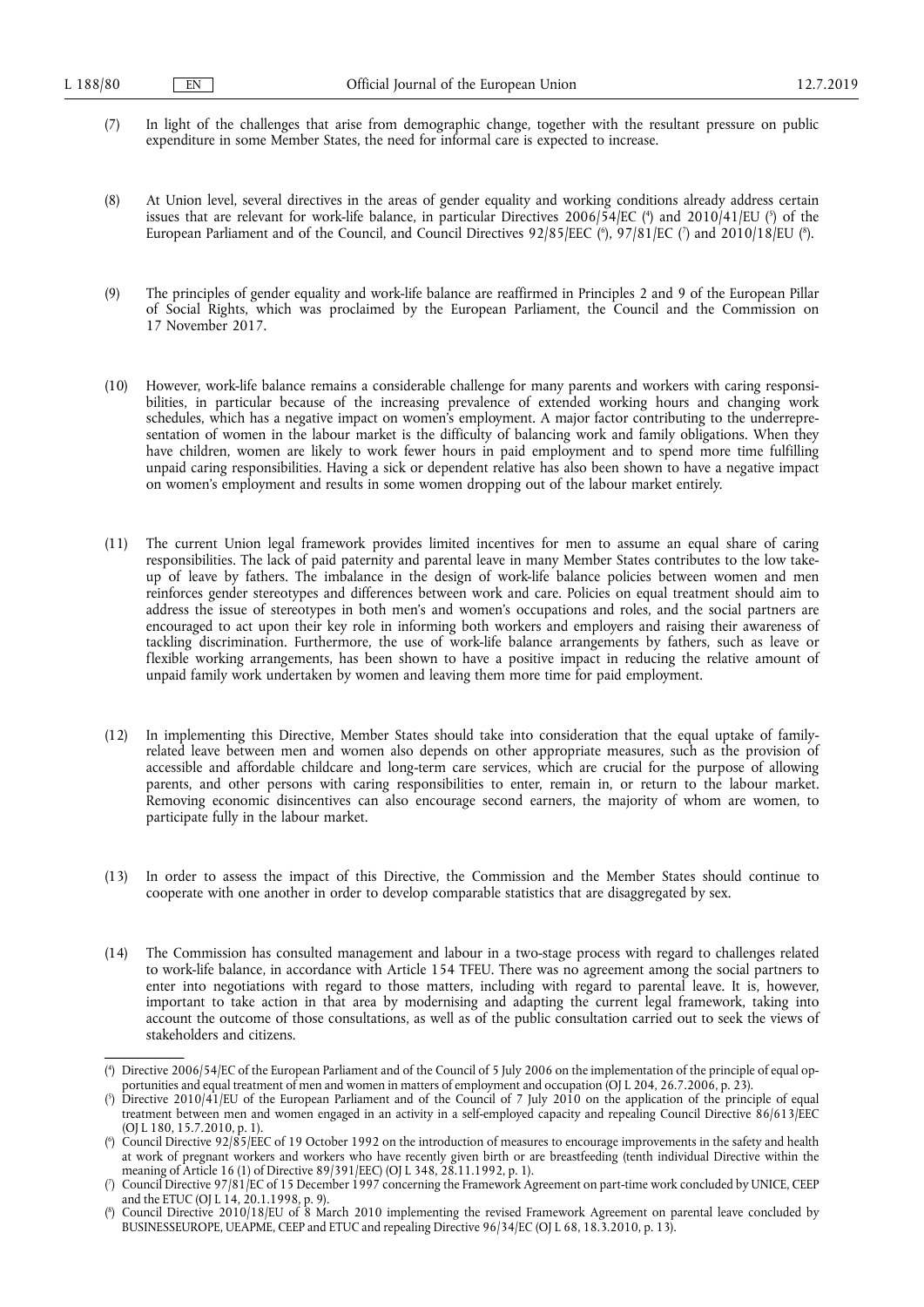- (15) Directive 2010/18/EU regulates parental leave by putting into effect a framework agreement concluded between the social partners. This Directive builds on the rules laid down in Directive 2010/18/EU and complements them by strengthening existing rights and by introducing new rights. Directive 2010/18/EU should be repealed and replaced by this Directive.
- (16) This Directive lays down minimum requirements related to paternity leave, parental leave and carers' leave, and to flexible working arrangements for workers who are parents, or carers. By facilitating the reconciliation of work and family life for such parents and carers, this Directive should contribute to the Treaty-based goals of equality between men and women with regard to labour market opportunities, equal treatment at work and the promotion of a high level of employment in the Union.
- (17) This Directive applies to all workers who have employment contracts or other employment relationships, including contracts relating to the employment or the employment relationships of part-time workers, fixed-term contract workers or persons with a contract of employment or employment relationship with a temporary agency, as previously provided for by Directive 2010/18/EU. Taking into account the case-law of the Court of Justice of the European Union (Court of Justice) regarding the criteria for determining the status of a worker, it is for Member States to define employment contracts and employment relationships.
- (18) Member States have the competence to define marital and family status, as well as to establish which persons are to be considered to be a parent, a mother and a father.
- (19) In order to encourage a more equal sharing of caring responsibilities between women and men, and to allow for the early creation of a bond between fathers and children, a right to paternity leave for fathers or, where and insofar as recognised by national law, for equivalent second parents, should be introduced. Such paternity leave should be taken around the time of the birth of the child and should be clearly linked to the birth for the purposes of providing care. Member States are also able to grant paternity leave in the case of a stillbirth. It is for Member States to determine whether to allow part of the paternity leave to be taken before the birth of the child or to require all of it to be taken thereafter, the time frame within which paternity leave is to be taken, and whether and under which conditions to allow paternity leave to be taken on a part-time basis, in alternating periods, such as for a number of consecutive days of leave separated by periods of work, or in other flexible ways. Member States are able to specify whether paternity leave is expressed in working days, weeks or other time units, taking into account that ten working days correspond to two calendar weeks. In order to take account of differences between Member States, the right to paternity leave should be granted irrespective of marital or family status, as defined by national law.
- (20) As most fathers do not avail themselves of their right to parental leave, or transfer a considerable proportion of their leave entitlement to mothers, this Directive extends from one to two months the minimum period of parental leave which cannot be transferred from one parent to the other in order to encourage fathers to take parental leave, while maintaining the right of each parent to take at least four months of parental leave as provided for in Directive 2010/18/EU. The purpose of ensuring that at least two months of parental leave is available to each parent exclusively and that cannot be transferred to the other parent, is to encourage fathers to make use of their right to such leave. It also promotes and facilitates the reintegration of mothers in the labour market after they have taken a period of maternity and parental leave.
- (21) A minimum period of four months of parental leave is guaranteed under this Directive to workers who are parents. Member States are encouraged to grant the right to parental leave to all workers who exercise parental responsibilities in accordance with national legal systems.
- (22) Member States should be able to specify the period of notice to be given by the worker to the employer when applying for parental leave and should be able to decide whether the right to parental leave is subject to a certain period of service. In view of the growing diversity of contractual arrangements, the sum of successive fixed-term contracts with the same employer should be taken into account for the purpose of calculating such a period of service. To balance the needs of workers with those of employers, Member States should also be able to decide whether to allow employers to postpone the granting of parental leave under certain circumstances, subject to the requirement that the employers should provide reasons for such a postponement in writing.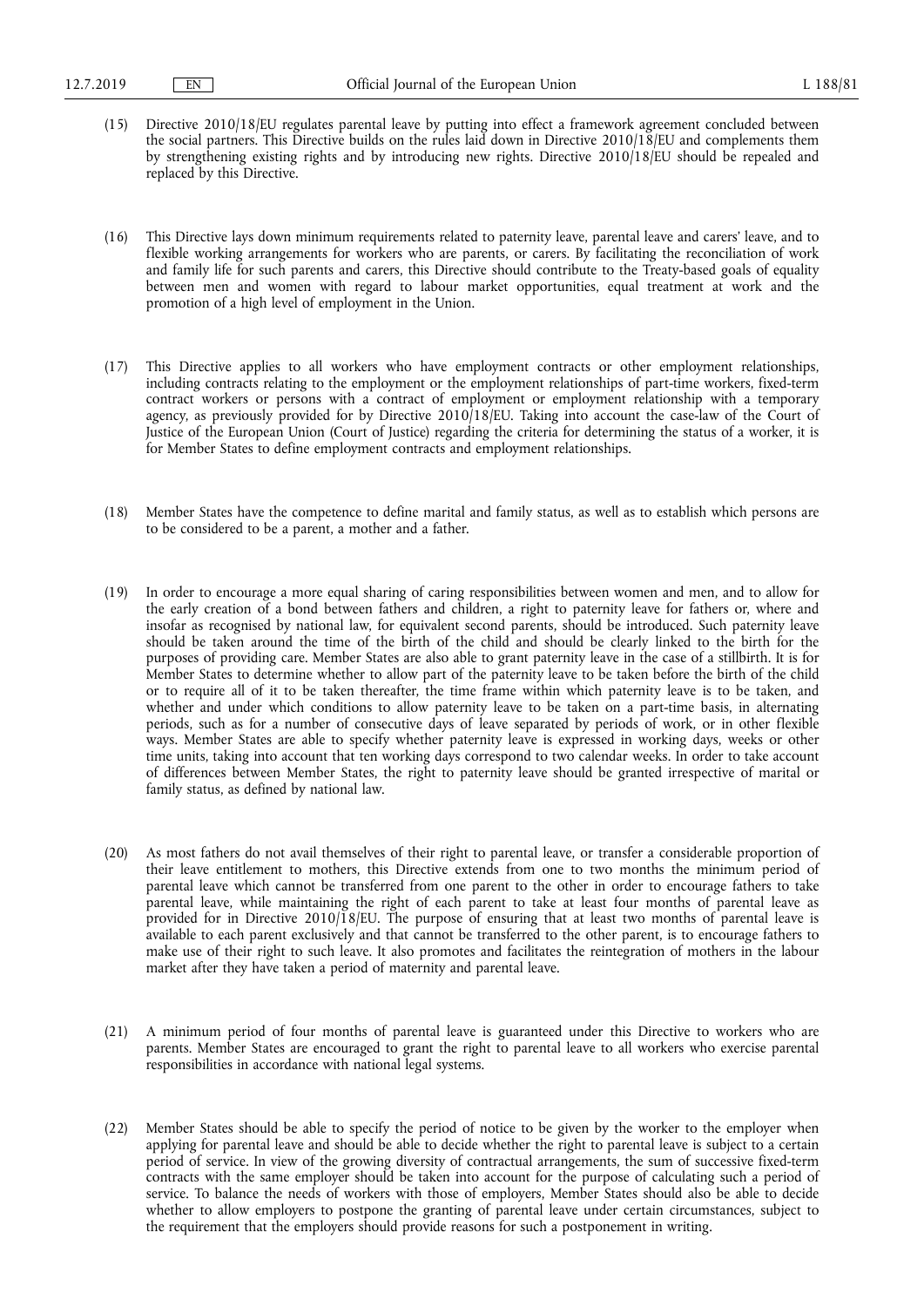- (23) Given that flexibility makes it more likely that each parent, in particular fathers, will take up their entitlement to parental leave, workers should be able to request that parental leave be granted on a full-time or a part-time basis, in alternating periods, such as for a number of consecutive weeks of leave separated by periods of work, or in other flexible ways. The employer should be able to accept or refuse such a request for parental leave in ways other than on a full-time basis. Member States should assess whether the conditions of access to and the detailed arrangements for parental leave should be adapted to the specific needs of parents in particularly disadvantaged situations.
- (24) The period within which workers should be entitled to take parental leave should be linked to the age of the child. That age should be set in such a way as to enable both parents to effectively take up their full entitlement to parental leave under this Directive.
- (25) In order to facilitate the return to work following a period of parental leave, workers and employers are encouraged to maintain voluntary contact during the period of leave and can make arrangements for any appropriate measures to facilitate reintegration into the work place. Such contact and arrangements are to be decided between the parties concerned, taking into account national law, collective agreements or practice. Workers should be informed of promotion processes and internal vacancies and should be able to participate in such processes and to apply for such vacancies.
- (26) Studies demonstrate that Member States that provide a significant portion of parental leave to fathers and that pay the worker a payment or allowance during that leave at a relatively high replacement rate, experience a higher take-up rate by fathers and a positive trend in the rate of employment of mothers. It is therefore appropriate to allow such systems to continue provided that they meet certain minimum criteria, instead of providing the payment or allowance for paternity leave as provided for in this Directive.
- (27) In order to provide men and women with caring responsibilities with greater opportunities to remain in the workforce, each worker should have the right to carers' leave of five working days per year. Member States may decide that such leave can be taken in periods of one or more working days per case. In order to take account of divergent national systems, Member States should be able to allocate carers' leave on the basis of a period other than a year, by reference to the person in need of care or support, or by case. A continued rise in care needs is predicted, because of an ageing population and, consequentially, the concomitant increase in the prevalence of age-related impairments. The rise in care needs should be taken into account by Member States when they develop their care policies, including with regard to carers' leave. Member States are encouraged to make the right to carers' leave available with regard to additional relatives, such as grandparents and siblings. Member States can require prior medical certification of the need for significant care or support for a serious medical reason.
- (28) In addition to the right to carers' leave provided for in this Directive, all workers should retain their right to take time off from work without the loss of employment rights that have been acquired or that are in the process of being acquired, on the grounds of *force majeure* for urgent and unexpected family reasons, as provided for in Directive 2010/18/EU, in accordance with the conditions established by the Member States.
- (29) To increase incentives to workers who are parents, and to men in particular, to take the periods of leave provided for in this Directive, workers should be provided with a right to an adequate allowance while on leave.
- (30) Member States should therefore set a level for the payment or allowance with respect to the minimum period of paternity leave that is at least equivalent to the level of national sick pay. Since granting rights to paternity and maternity leave pursue similar objectives, namely creating a bond between the parent and the child, Member States are encouraged to provide for a payment or an allowance for paternity leave that is equal to the payment or allowance provided for maternity leave at national level.
- (31) Member States should set the payment or allowance for the minimum non-transferable period of parental leave guaranteed under this Directive at an adequate level. When setting the level of the payment or allowance provided for the minimum non-transferable period of parental leave, Member States should take into account that the take-up of parental leave often results in a loss of income for the family and that first earners in a family are able to make use of their right to parental leave only if it is sufficiently well remunerated, with a view to allowing for a decent living standard.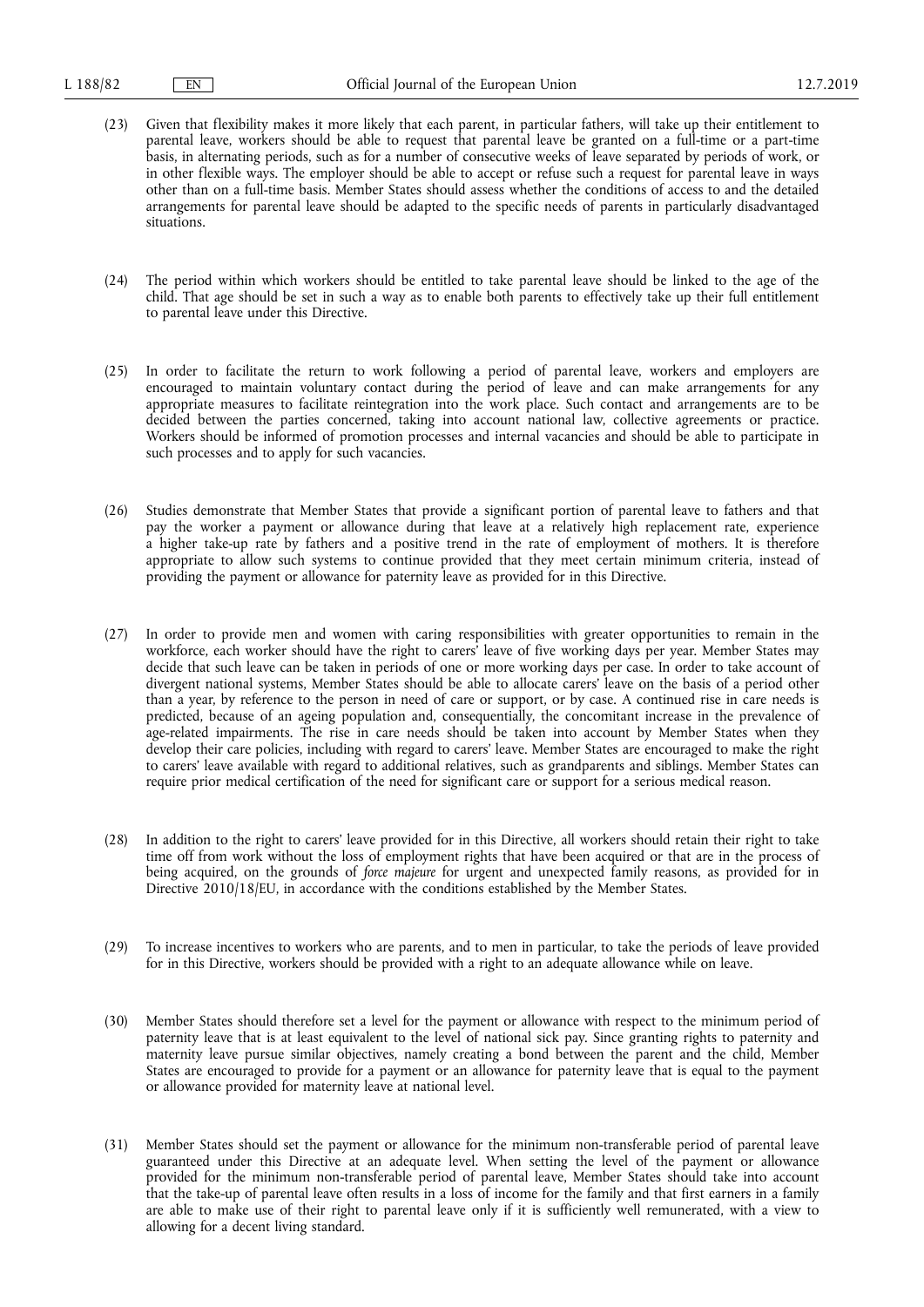- (32) Although Member States are free to decide whether to provide a payment or an allowance for carers' leave, they are encouraged to introduce such a payment or an allowance in order to guarantee the effective take-up of the right by carers, in particular by men.
- (33) This Directive is without prejudice to the coordination of social security systems under Regulations (EC) No 883/2004 ( 9 ) and (EU) No 1231/2010 ( 10) of the European Parliament and of the Council and Council Regulation (EC) No 859/2003 ( 11). The Member State competent for the social security of a worker is determined by those Regulations.
- (34) In order to encourage workers who are parents, and carers to remain in the work force, such workers should be able to adapt their working schedules to their personal needs and preferences. To that end and with a focus on workers' needs, they have the right to request flexible working arrangements for the purpose of adjusting their working patterns, including, where possible, through the use of remote working arrangements, flexible working schedules, or a reduction in working hours, for the purposes of providing care.
- (35) In order to address the needs of both workers and employers, it should be possible for Member States to limit the duration of flexible working arrangements, including any reduction in working hours or any remote working arrangements. While working part-time has been shown to be useful in allowing some women to remain in the labour market after having children or caring for relatives with care or support needs, long periods of reduced working hours can lead to lower social security contributions and thus reduced or non-existing pension entitlements.
- (36) When considering requests for flexible working arrangements, employers should be able to take into account, inter alia, the duration of the flexible working arrangements requested and the employers' resources and operational capacity to offer such arrangements. The employer should be able to decide whether to accept or refuse a worker's request for flexible working arrangements. Specific circumstances underlying the need for flexible working arrangements can change. Workers should therefore have the right not only to return to their original working pattern at the end of a mutually agreed period, but should also be able to request to do so earlier where required on the basis of a change in the underlying circumstances.
- (37) Notwithstanding the requirement to assess whether the conditions of access to and the detailed arrangements for parental leave should be adapted to the specific needs of parents in particularly disadvantaged situations, Member States are encouraged to assess whether conditions for access to, and the detailed arrangements for, exercising the right to paternity leave, carers' leave and flexible working arrangements should be adapted to particular needs, such as of those of single parents, adoptive parents, parents with a disability, parents of children with a disability or a long-term illness, or parents in particular circumstances, such as those related to multiple births and premature births.
- (38) Leave arrangements are intended to support workers who are parents, and carers during a specific period of time, and aim to maintain and promote the workers' continued attachment to the labour market. It is therefore appropriate to make express provision for the protection of the employment rights of workers who take the types of leave covered by this Directive. In particular, this Directive protects the right of workers to return to the same or to an an equivalent post after taking such leave and the right not to be subject to any detriment in the terms and conditions of their contract of employment or employment relationship as a result of taking such leave. Workers should retain their entitlement to relevant rights that are already acquired, or that are in the process of being acquired, until the end of such leave.

<sup>(</sup> 9 ) Regulation (EC) No 883/2004 of the European Parliament and of the Council of 29 April 2004 on the coordination of social security systems (OJ L 166, 30.4.2004, p. 1).

<sup>(</sup> 10) Regulation (EU) No 1231/2010 of the European Parliament and of the Council of 24 November 2010 extending Regulation (EC) No 883/2004 and Regulation (EC) No 987/2009 to nationals of third countries who are not already covered by these Regulations solely on the ground of their nationality (OJ L 344, 29.12.2010, p. 1).

<sup>(</sup> 11) Council Regulation (EC) No 859/2003 of 14 May 2003 extending the provisions of Regulation (EEC) No 1408/71 and Regulation (EEC) No 574/72 to nationals of third countries who are not already covered by those provisions solely on the ground of their nationality (OJ L 124, 20.5.2003, p. 1).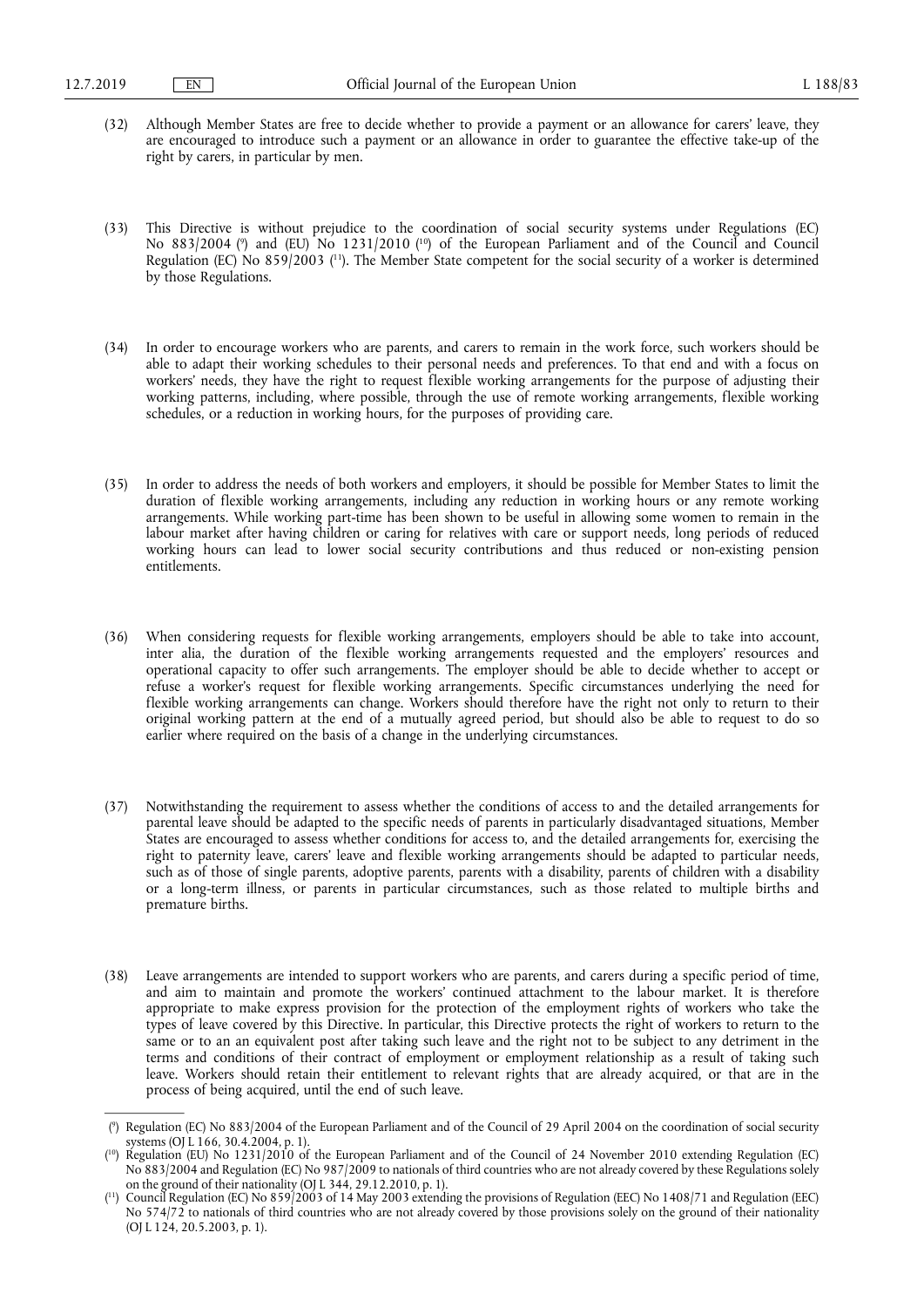- (39) As provided for in Directive 2010/18/EU, Member States are required to define the status of the employment contract or employment relationship for the period of parental leave. According to the case-law of the Court of Justice, the employment relationship between the worker and the employer is maintained during the period of leave and, as a result, the beneficiary of such leave remains, during that period, a worker for the purposes of Union law. When defining the status of the employment contract or employment relationship during the period of the types of leave covered by this Directive, including with regard to the entitlement to social security, the Member States should therefore ensure that the employment relationship is maintained.
- (40) Workers who exercise their right to take leave or to request flexible working arrangements as provided for in this Directive should be protected against discrimination or any less favourable treatment on that ground.
- (41) Workers who exercise their right to take leave or to request flexible working arrangements as provided for in this Directive should enjoy protection from dismissal and any preparatory steps for a possible dismissal on the grounds that they have applied for, or have taken, such leave or that they have exercised their right to request such flexible working arrangements in accordance with the case law of the Court of Justice, including its judgment in Case C-460/06 ( 12). Workers who consider that they have been dismissed on the basis that they have exercised such rights should be able to ask the employer to provide duly substantiated grounds for the dismissal. Where a worker has applied for, or has taken, paternity leave, parental leave or carers' leave as referred to in this Directive, the employer should provide the grounds for dismissal in writing.
- (42) The burden of proving that there has been no dismissal on the grounds that workers have applied for, or have taken, paternity leave, parental leave or carers' leave as referred to in this Directive should be on the employer where a worker has established, before a court or another competent authority, facts capable of giving rise to a presumption that the worker has been dismissed on such grounds.
- (43) Member States should provide for effective, proportionate and dissuasive penalties in the event of infringements of national provisions adopted pursuant to this Directive or national provisions that are already in force on the date of entry into force of this Directive and that relate to the rights which are within its scope. Such penalties can include administrative and financial penalties, such as fines or the payment of compensation, as well as other types of penalties.
- (44) The effective implementation of the principles of equal treatment and equal opportunities requires the adequate judicial protection of workers against adverse treatment or adverse consequences resulting from a complaint or from proceedings relating to the rights under this Directive. It is possible that victims are deterred from exercising their rights on account of the risk of retaliation and therefore should be protected from any adverse treatment where they exercise their rights provided for in this Directive. Such protection is particularly relevant as regards the representatives of workers in the exercise of their functions.
- (45) With a view to further improving the level of protection of the rights provided for in this Directive, national equality bodies should be competent in regard to issues relating to discrimination that fall within the scope of this Directive, including the task of providing independent assistance to victims of discrimination in pursuing their complaints.
- (46) This Directive lays down minimum requirements, thus giving the Member States the option of introducing or maintaining provisions that are more favourable to workers. Allowing one parent to transfer to the other parent more than two months out of the four months of parental leave provided for in this Directive does not constitute a provision that is more favourable to the worker than the minimum provisions laid down in this Directive. Rights that are already acquired on the date of entry into force of this Directive should continue to apply unless this Directive provides for more favourable provisions. The implementation of this Directive should neither be used to reduce existing Union law rights, nor constitute valid grounds for reducing the general level of protection provided to workers, in the areas covered by this Directive.

<sup>(</sup> 12) Judgment of the Court of Justice of 11 October 2007, *Nadine Paquay v Société d'architectes Hoet + Minne SPRL*, C-460/06, ECLI:EU: C:2007:601.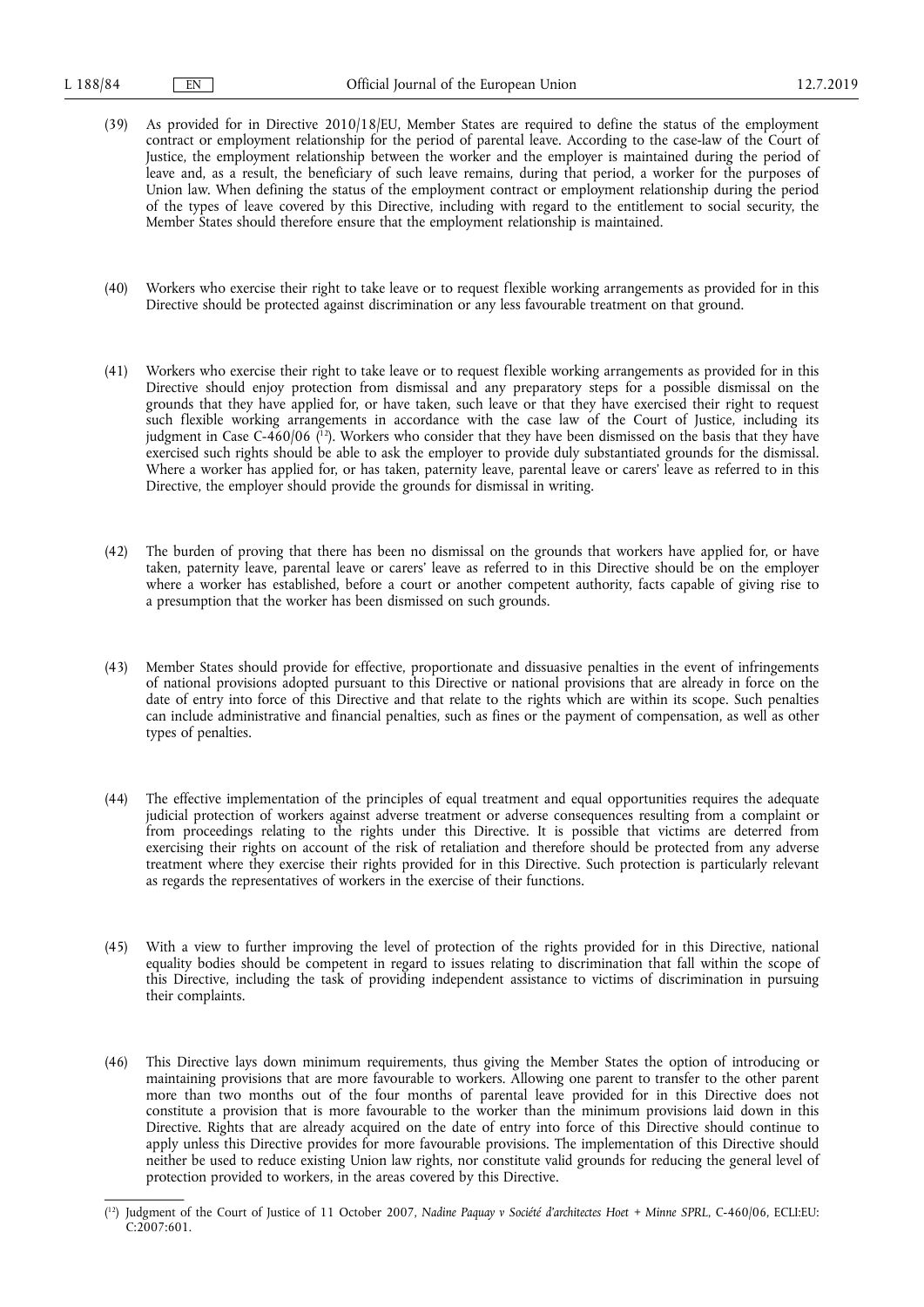- (47) In particular, nothing in this Directive should be interpreted as reducing the rights provided for in Directives 2010/18/EU, 92/85/EEC and 2006/54/EC, including Article 19 of Directive 2006/54/EC.
- (48) Micro, small and medium-sized enterprises (SMEs) as defined in the Annex to Commission Recommendation 2003/361/EC ( 13), which represent the large majority of enterprises in the Union, can have limited financial, technical and human resources. In implementing this Directive, Member States should strive to avoid imposing administrative, financial or legal constraints in a manner which would amount to a disincentive to the creation and development of SMEs or an excessive burden to employers. Member States are therefore invited to thoroughly assess the impact of their implementing measures on SMEs in order to ensure the equal treatment of all workers, that SMEs are not disproportionately affected by the measures, with particular focus on microenterprises, and that any unnecessary administrative burden is avoided. Member States are encouraged to provide incentives, guidance and advice to SMEs to assist them in complying with their obligations pursuant to this Directive.
- (49) Any kind of family-related time off work, in particular maternity leave, paternity leave, parental leave and carers' leave, that is available under national law or collective agreements should count towards fulfilling the requirements of one or more of the types of leave provided for in this Directive and in Directive 92/85/EEC, provided that the minimum requirements of those directives are fulfilled and that the general level of protection provided to workers in the areas covered by them is not reduced. In implementing this Directive, Member States are not required to rename or otherwise change the different types of family-related leave that are provided for under national law or collective agreements and which count towards compliance with this Directive.
- (50) Member States are encouraged, in accordance with national practice, to promote a social dialogue with the social partners with a view to fostering the reconciliation of work and private life, including by promoting work-life balance measures in the workplace, establishing voluntary certification systems, providing vocational training, raising awareness, and carrying out information campaigns. In addition, Member States are encouraged to engage in a dialogue with relevant stakeholders, such as non-governmental organisations, local and regional authorities and service providers, in order to promote work-life balance policies in accordance with national law and practice.
- (51) The social partners should be encouraged to promote voluntary certification systems assessing work-life balance at the workplace.
- (52) Since the objectives of this Directive, namely to ensure the implementation of the principle of equality between men and women with regard to labour market opportunities and treatment at work across the Union, cannot be sufficiently achieved by the Member States, but can rather, by reason of their scale and effects, be better achieved at Union level, the Union may adopt measures, in accordance with the principle of subsidiarity as set out in Article 5 TEU. In accordance with the principle of proportionality, as set out in that Article, this Directive does not go beyond what is necessary in order to achieve those objectives,

HAVE ADOPTED THIS DIRECTIVE:

#### *Article 1*

#### **Subject matter**

This Directive lays down minimum requirements designed to achieve equality between men and women with regard to labour market opportunities and treatment at work, by facilitating the reconciliation of work and family life for workers who are parents, or carers.

To that end, this Directive provides for individual rights related to the following:

- (a) paternity leave, parental leave and carers' leave;
- (b) flexible working arrangements for workers who are parents, or carers.

<sup>(</sup> 13) Commission Recommendation 2003/361/EC of 6 May 2003 concerning the definition of micro, small and medium-sized enterprises (OJ L 124, 20.5.2003, p. 36).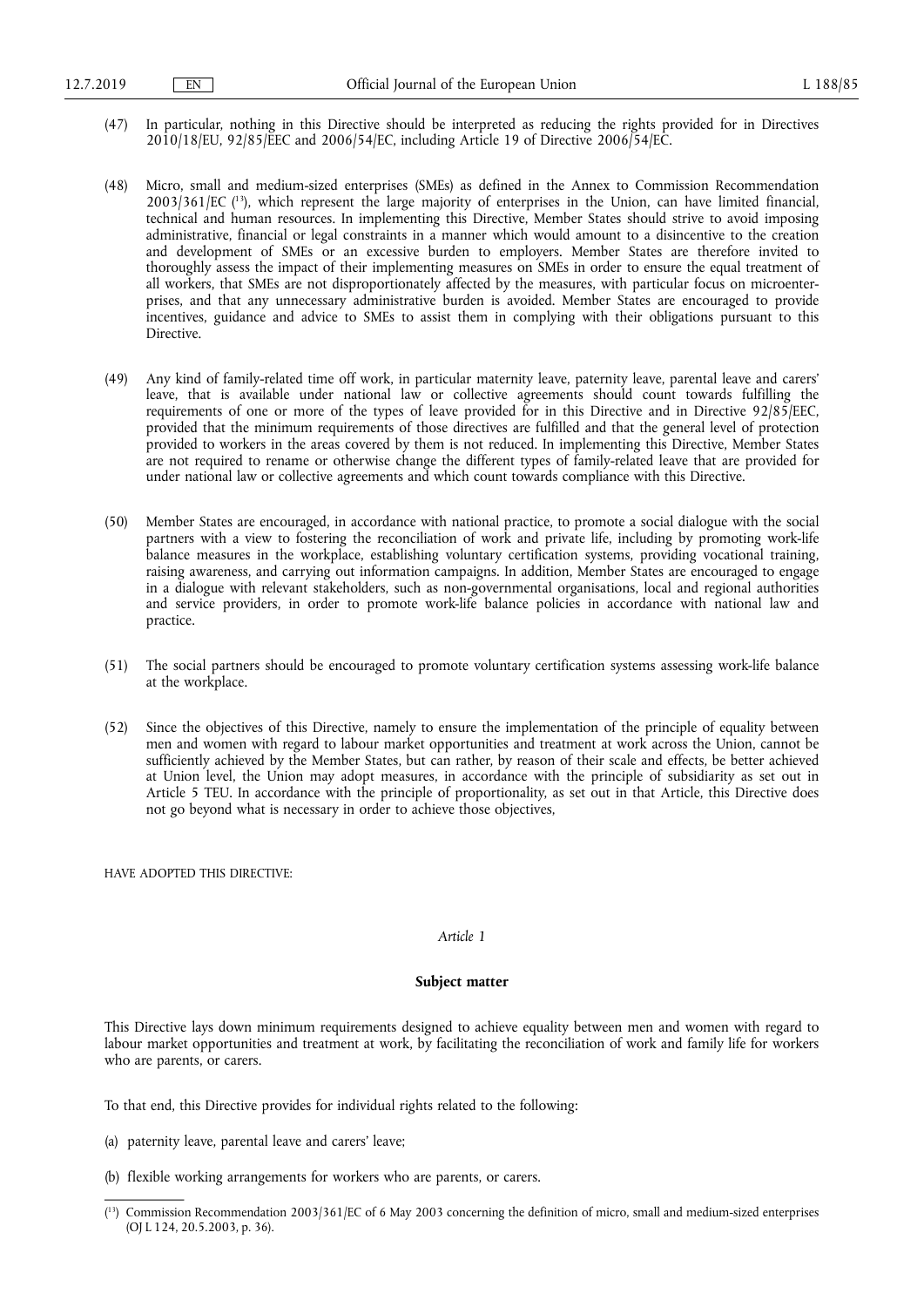## **Scope**

This Directive applies to all workers, men and women, who have an employment contract or employment relationship as defined by the law, collective agreements or practice in force in each Member State, taking into account the case-law of the Court of Justice.

#### *Article 3*

#### **Definitions**

- 1. For the purposes of this Directive, the following definitions apply:
- (a) 'paternity leave' means leave from work for fathers or, where and insofar as recognised by national law, for equivalent second parents, on the occasion of the birth of a child for the purposes of providing care;
- (b) 'parental leave' means leave from work for parents on the grounds of the birth or adoption of a child to take care of that child;
- (c) 'carers' leave' means leave from work for workers in order to provide personal care or support to a relative, or to a person who lives in the same household as the worker, and who is in need of significant care or support for a serious medical reason, as defined by each Member State;
- (d) 'carer' means a worker providing personal care or support to a relative, or to a person who lives in the same household as the worker, and who is in need of significant care or support for a serious medical reason, as defined by each Member State;
- (e) 'relative' means a worker's son, daughter, mother, father, spouse or, where such partnerships are recognised by national law, partner in civil partnership;
- (f) 'flexible working arrangements' means the possibility for workers to adjust their working patterns, including through the use of remote working arrangements, flexible working schedules, or reduced working hours.

2. The reference to working days in Articles 4 and 6 shall be understood as referring to the full-time working pattern, as defined in the Member State in question.

A worker's entitlement to leave may be calculated proportionally to the worker's working time, in accordance with the working pattern specified in the worker's contract of employment or employment relationship.

#### *Article 4*

#### **Paternity leave**

1. Member States shall take the necessary measures to ensure that fathers or, where and insofar as recognised by national law, equivalent second parents, have the right to paternity leave of 10 working days that is to be taken on the occasion of the birth of the worker's child. Member States may determine whether to allow paternity leave to be taken partly before or only after the birth of the child and whether to allow such leave to be taken in flexible ways.

2. The right to paternity leave shall not be made subject to a period of work qualification or to a length of service qualification.

3. The right to paternity leave shall be granted irrespective of the worker's marital or family status, as defined by national law.

#### *Article 5*

#### **Parental leave**

1. Member States shall take the necessary measures to ensure that each worker has an individual right to parental leave of four months that is to be taken before the child reaches a specified age, up to the age of eight, to be specified by each Member State or by collective agreement. That age shall be determined with a view to ensuring that each parent is able to exercise their right to parental leave effectively and on an equal basis.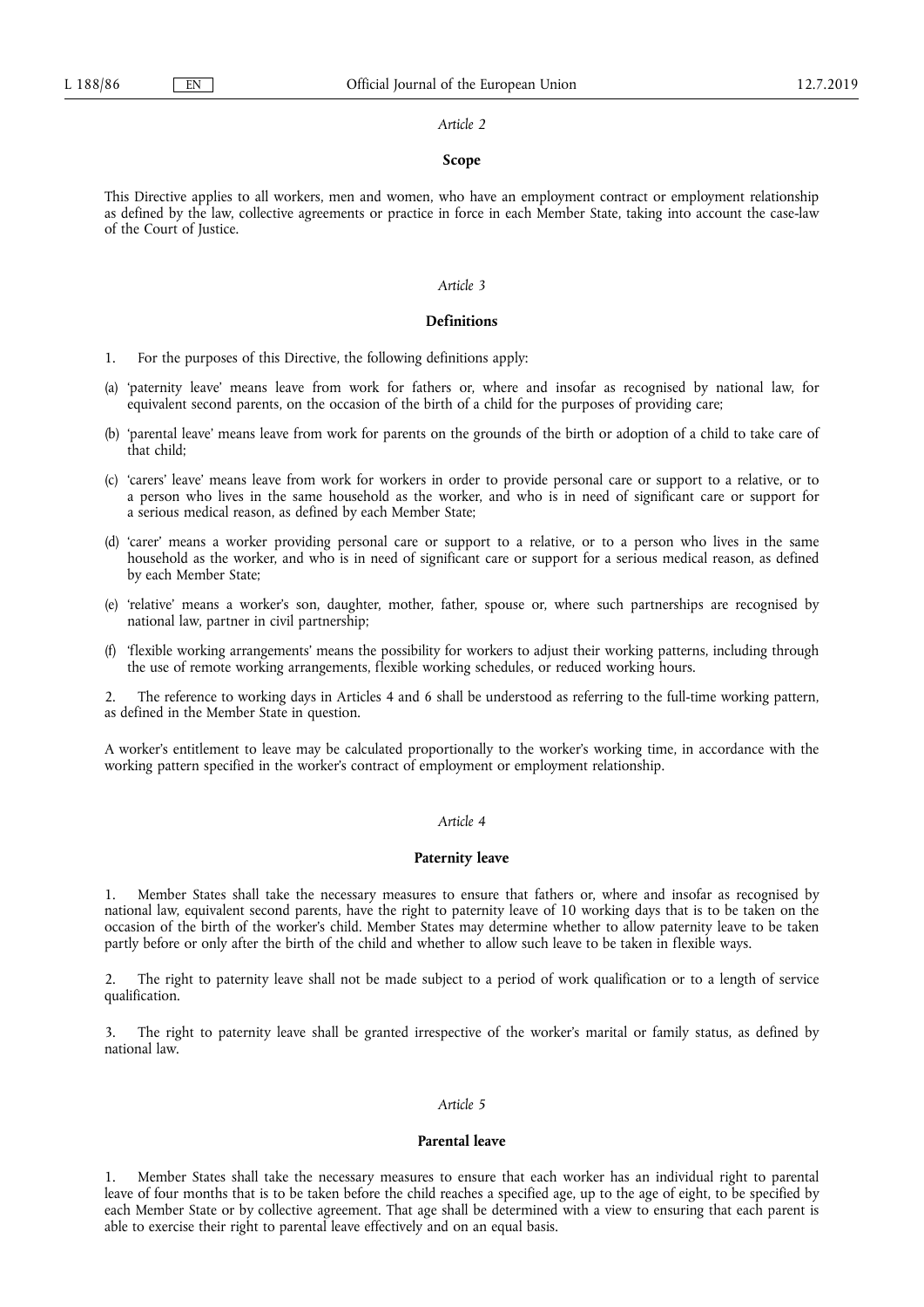2. Member States shall ensure that two months of parental leave cannot be transferred.

3. Member States shall establish a reasonable period of notice that is to be given by workers to employers where they exercise their right to parental leave. In doing so, Member States shall take into account the needs of both the employers and the workers.

Member States shall ensure that the worker's request for parental leave specifies the intended beginning and end of the period of leave.

Member States may make the right to parental leave subject to a period of work qualification or to a length of service qualification, which shall not exceed one year. In the case of successive fixed-term contracts within the meaning of Council Directive 1999/70/EC ( 14) with the same employer, the sum of those contracts shall be taken into account for the purpose of calculating the qualifying period.

5. Member States may establish the circumstances in which an employer, following consultation in accordance with national law, collective agreements or practice, is allowed to postpone the granting of parental leave for a reasonable period of time on the grounds that the taking of parental leave at the time requested would seriously disrupt the good functioning of the employer. Employers shall provide reasons for such a postponement of parental leave in writing.

Member States shall take the necessary measures to ensure that workers have the right to request that they take parental leave in flexible ways. Member States may specify the modalities of application thereof. The employer shall consider and respond to such requests, taking into account the needs of both the employer and the worker. The employer shall provide reasons for any refusal to accede to such a request in writing within a reasonable period after the request.

7. Member States shall take the necessary measures to ensure that when considering requests for full-time parental leave, employers shall, prior to any postponement in accordance with paragraph 5, offer, to the extent possible, flexible ways of taking parental leave pursuant to paragraph 6.

8. Member States shall assess the need for the conditions of access to and the detailed arrangements for the application of parental leave to be adapted to the needs of adoptive parents, parents with a disability and parents with children with a disability or a long-term illness.

## *Article 6*

#### **Carers' leave**

1. Member States shall take the necessary measures to ensure that each worker has the right to carers' leave of five working days per year. Member States may determine additional details regarding the scope and conditions of carers' leave in accordance with national law or practice. The use of that right may be subject to appropriate substantiation, in accordance with national law or practice.

2. Member States may allocate carers' leave on the basis of a reference period other than a year, per person in need of care or support, or per case.

#### *Article 7*

#### **Time off from work on grounds of force majeure**

Member States shall take the necessary measures to ensure that each worker has the right to time off from work on grounds of *force majeure* for urgent family reasons in the case of illness or accident making the immediate attendance of the worker indispensable. Member States may limit the right of each worker to time off from work on grounds of *force majeure* to a certain amount of time each year or by case, or both.

<sup>(</sup> 14) Council Directive 1999/70/EC of 28 June 1999 concerning the framework agreement on fixed-term work concluded by ETUC, UNICE and CEEP (OJ L 175, 10.7.1999, p. 43).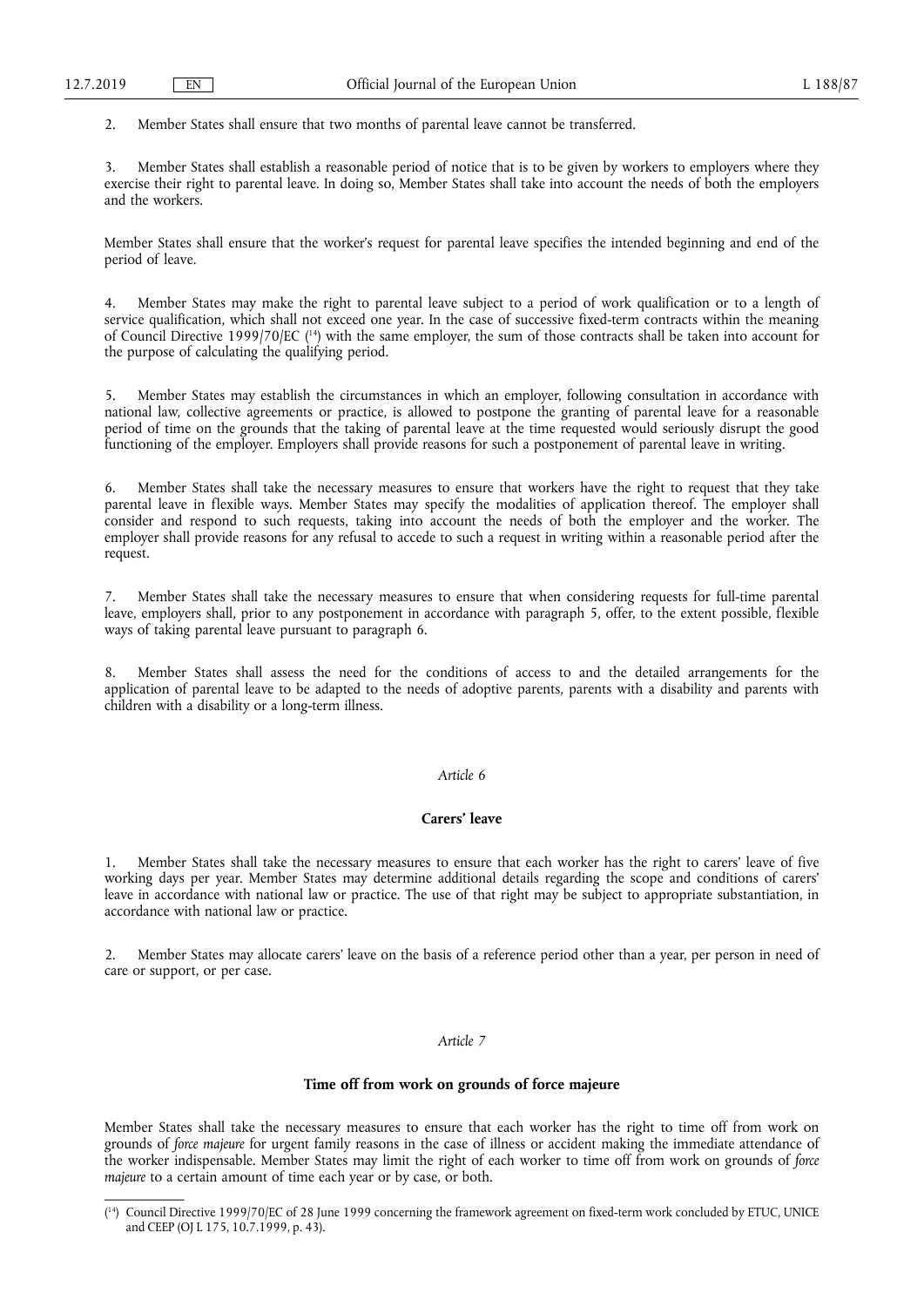#### **Payment or allowance**

1. In accordance with national circumstances, such as national law, collective agreements or practice, and taking into account the powers delegated to the social partners, Member States shall ensure that workers who exercise their right to leave provided for in Article 4(1) or Article 5(2) receive a payment or an allowance in accordance with paragraphs 2 and 3 of this Article.

2. With regard to paternity leave as referred to in Article 4(1), such payment or allowance shall guarantee an income at least equivalent to that which the worker concerned would receive in the event of a break in the worker's activities on grounds connected with the worker's state of health, subject to any ceiling laid down in national law. Member States may make the right to a payment or an allowance subject to periods of previous employment, which shall not exceed six months immediately prior to the expected date of the birth of the child.

With regard to parental leave as referred to in Article 5(2), such payment or allowance shall be defined by the Member State or the social partners and shall be set in such a way as to facilitate the take-up of parental leave by both parents.

#### *Article 9*

#### **Flexible working arrangements**

1. Member States shall take the necessary measures to ensure that workers with children up to a specified age, which shall be at least eight years, and carers, have the right to request flexible working arrangements for caring purposes. The duration of such flexible working arrangements may be subject to a reasonable limitation.

2. Employers shall consider and respond to requests for flexible working arrangements as referred to in paragraph 1 within a reasonable period of time, taking into account the needs of both the employer and the worker. Employers shall provide reasons for any refusal of such a request or for any postponement of such arrangements.

When flexible working arrangements as referred to in paragraph 1 are limited in duration, the worker shall have the right to return to the original working pattern at the end of the agreed period. The worker shall also have the right to request to return to the original working pattern before the end of the agreed period where justified on the basis of a change of circumstances. The employer shall consider and respond to a request for an early return to the original working pattern, taking into account the needs of both the employer and the worker.

4. Member States may make the right to request flexible working arrangements subject to a period of work qualification or to a length of service qualification, which shall not exceed six months. In the case of successive fixed-term contracts within the meaning of Directive 1999/70/EC with the same employer, the sum of those contracts shall be taken into account for the purpose of calculating the qualifying period.

#### *Article 10*

## **Employment rights**

Rights that have been acquired or that are in the process of being acquired by workers on the date on which leave provided for in Articles 4, 5 and 6 or time off from work provided for in Article 7 starts shall be maintained until the end of such leave or time off from work. At the end of such leave or time off from work, those rights, including any changes arising from national law, collective agreements or practice, shall apply.

2. Member States shall ensure that, at the end of leave provided for in Articles 4, 5 and 6, workers are entitled to return to their jobs or to equivalent posts on terms and conditions which are no less favourable to them, and to benefit from any improvement in working conditions to which they would have been entitled had they not taken the leave.

3. Member States shall define the status of the employment contract or employment relationship for the period of leave provided for in Articles 4, 5 and 6, or time off from work provided for in Article 7, including as regards entitlements to social security, including pension contributions, while ensuring that the employment relationship is maintained during that period.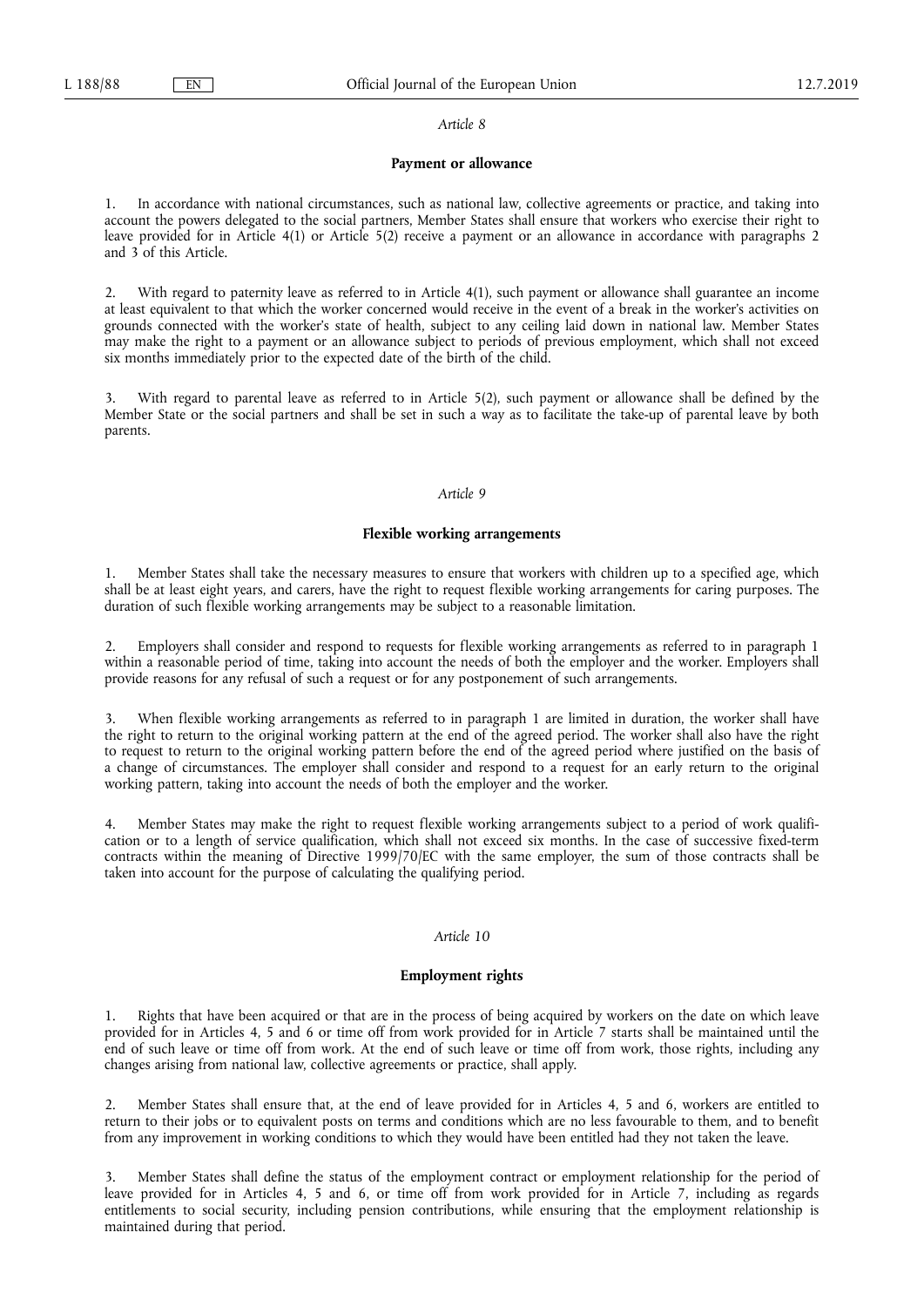#### **Discrimination**

Member States shall take the necessary measures to prohibit less favourable treatment of workers on the ground that they have applied for, or have taken, leave provided for in Articles 4, 5 and 6 or time off from work provided for in Article 7, or that they have exercised the rights provided for in Article 9.

#### *Article 12*

#### **Protection from dismissal and burden of proof**

1. Member States shall take the necessary measures to prohibit the dismissal and all preparations for the dismissal of workers, on the grounds that they have applied for, or have taken, leave provided for in Articles 4, 5 and 6, or have exercised the right to request flexible working arrangements referred to in Article 9.

2. Workers who consider that they have been dismissed on the grounds that they have applied for, or have taken, leave provided for in Articles 4, 5 and 6, or have exercised the right to request flexible working arrangements as referred to in Article 9, may request the employer to provide duly substantiated reasons for their dismissal. With respect to the dismissal of a worker who has applied for, or has taken, leave provided for in Article 4, 5 or 6, the employer shall provide reasons for the dismissal in writing.

3. Member States shall take the measures necessary to ensure that where workers who consider that they have been dismissed on the grounds that they have applied for, or have taken, leave provided for in Articles 4, 5 and 6 establish, before a court or other competent authority, facts capable of giving rise to a presumption that they have been dismissed on such grounds, it shall be for the employer to prove that the dismissal was based on other grounds.

4. Paragraph 3 shall not prevent Member States from introducing rules of evidence which are more favourable to workers.

5. Member States shall not be required to apply paragraph 3 to proceedings in which it is for the court or competent body to investigate the facts of the case.

6. Paragraph 3 shall not apply to criminal proceedings, unless otherwise provided by the Member States.

#### *Article 13*

## **Penalties**

Member States shall lay down the rules on penalties applicable to infringements of national provisions adopted pursuant to this Directive, or the relevant provisions already in force concerning the rights which are within the scope of this Directive, and shall take all measures necessary to ensure that they are implemented. The penalties provided for shall be effective, proportionate and dissuasive.

### *Article 14*

## **Protection against adverse treatment or consequences**

Member States shall introduce measures necessary to protect workers, including workers who are employees' representatives, from any adverse treatment by the employer or adverse consequences resulting from a complaint lodged within the undertaking or any legal proceedings for the purpose of enforcing compliance with the requirements laid down in this Directive.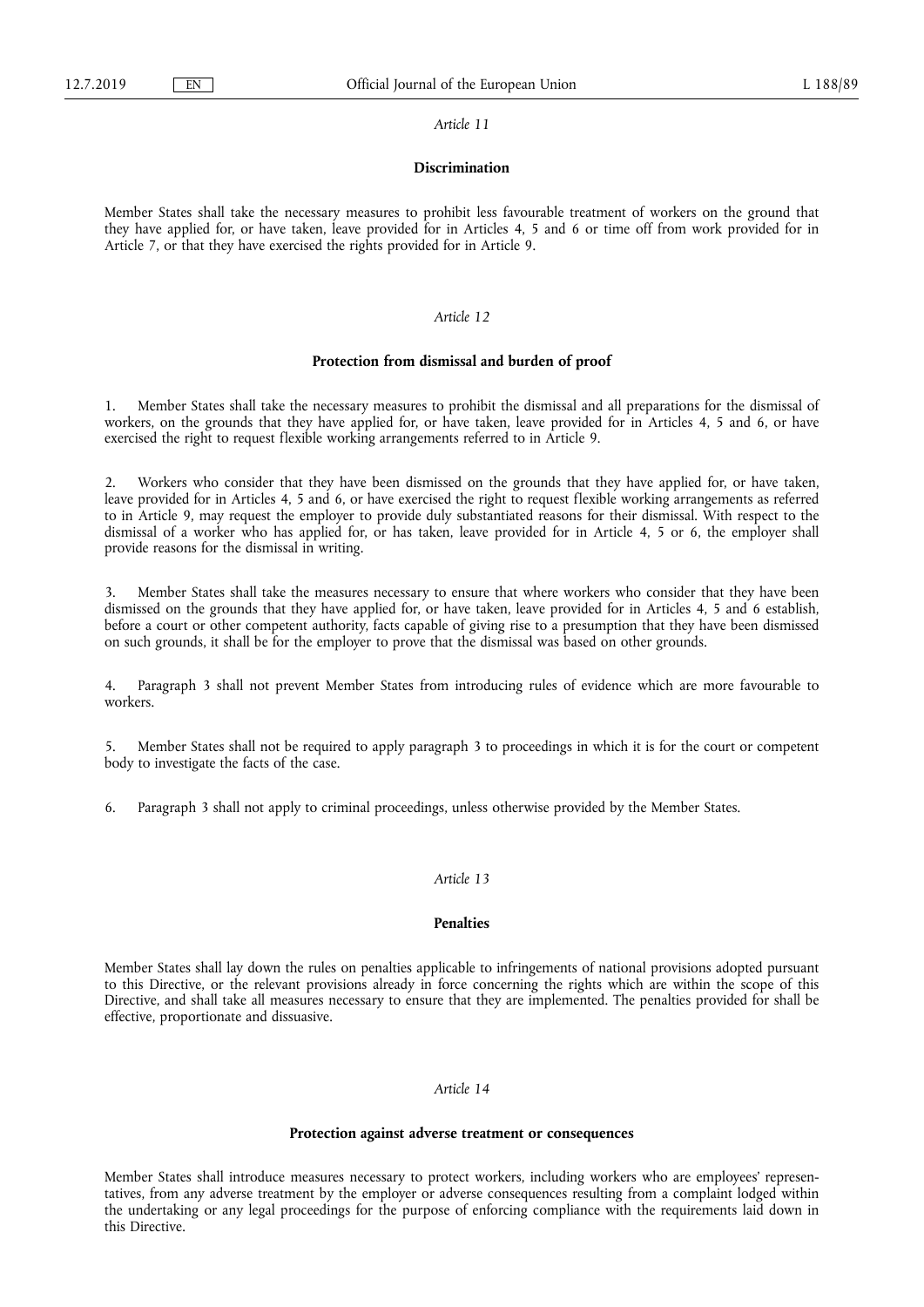#### **Equality bodies**

Without prejudice to the competence of labour inspectorates or other bodies that enforce the rights of workers, including the social partners, Member States shall ensure that the body or bodies designated, pursuant to Article 20 of Directive 2006/54/EC, for the promotion, analysis, monitoring and support of equal treatment of all persons without discrimination on grounds of sex, are competent with regard to issues relating to discrimination falling within the scope of this Directive.

#### *Article 16*

#### **Level of protection**

1. Member States may introduce or maintain provisions that are more favourable to workers than those laid down in this Directive.

2. The implementation of this Directive shall not constitute grounds for justifying a reduction in the general level of protection of workers in the areas covered by this Directive. The prohibition of such a reduction in the level of protection shall be without prejudice to the right of Member States and the social partners to lay down, in light of changing circumstances, legislative, regulatory or contractual arrangements other than those in force on 1 August 2019, provided that the minimum requirements laid down in this Directive are complied with.

#### *Article 17*

#### **Dissemination of information**

Member States shall ensure that the national measures transposing this Directive, together with the relevant provisions already in force relating to the subject matter as set out in Article 1, are brought to the attention of workers and employers, including employers that are SMEs, by all appropriate means throughout their territory.

#### *Article 18*

#### **Reporting and review**

1. By 2 August 2027, Member States shall communicate to the Commission all information concerning the implementation of this Directive that is necessary for the Commission to draw up a report. That information shall include available aggregated data on the take-up of different types of leave and flexible working arrangements, by men and women pursuant to this Directive, for the purposes of allowing the proper monitoring and assessment of the implementation of this Directive, in particular with regard to gender equality.

2. The Commission shall submit the report referred to in paragraph 1 to the European Parliament and to the Council. The report shall, if appropriate, be accompanied by a legislative proposal.

The report shall also be accompanied by:

- (a) a study of the interaction between the different types of leave provided for in this Directive as well as other types of family-related leave, such as adoption leave; and
- (b) a study of the rights to family-related leave that are granted to self-employed persons.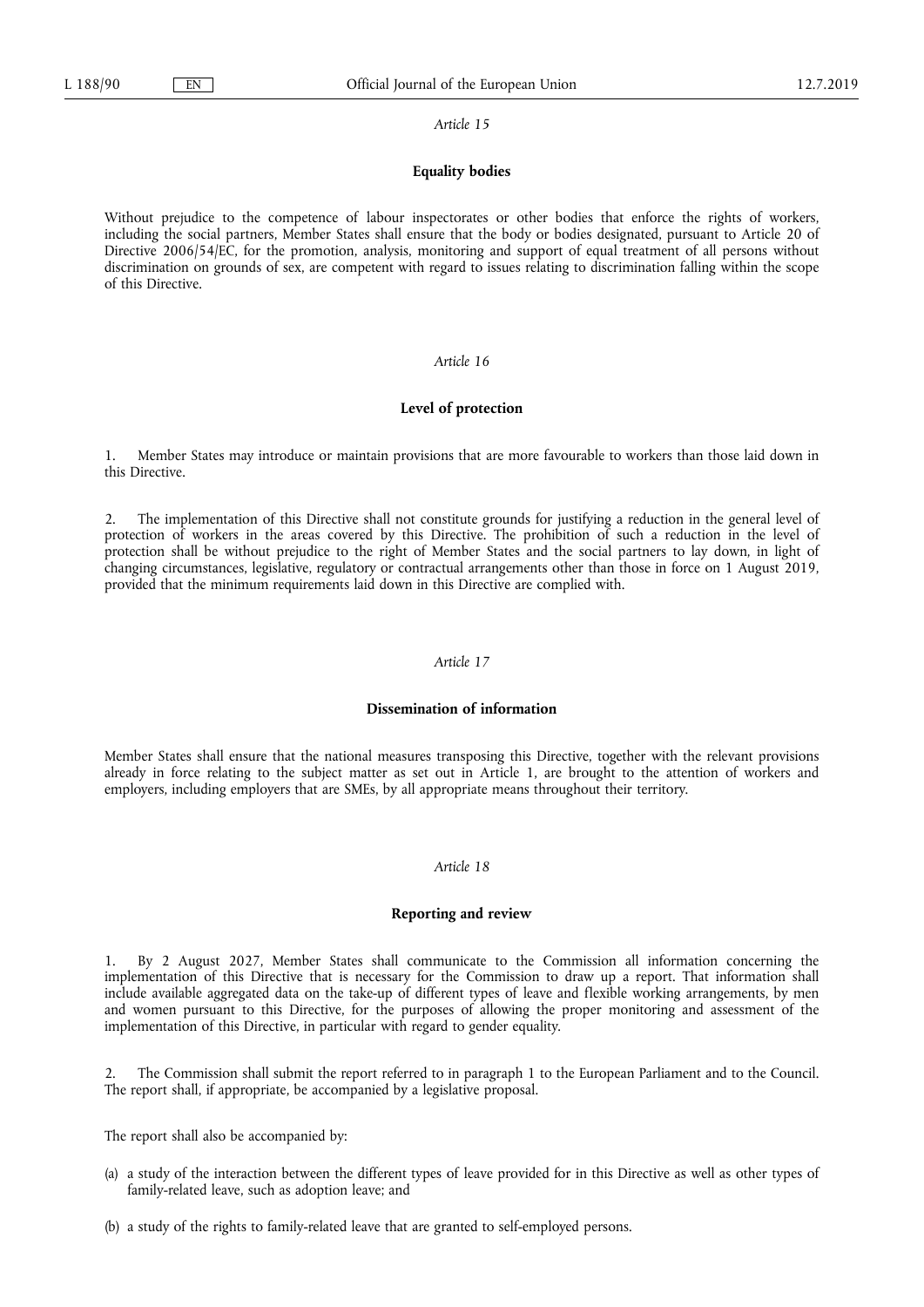#### **Repeal**

1. Directive 2010/18/EU is repealed with effect from 2 August 2022. References to the repealed Directive shall be construed as references to this Directive and shall be read in accordance with the correlation table set out in the Annex.

2 Notwithstanding the repeal of Directive 2010/18/EU pursuant to paragraph 1 of this Article, any period or separate cumulative periods of parental leave taken or transferred by a worker pursuant to that Directive before 2 August 2022 may be deducted from that worker's parental leave entitlement under Article 5 of this Directive.

## *Article 20*

#### **Transposition**

1. Member States shall bring into force the laws, regulations and administrative provisions necessary to comply with this Directive by 2 August 2022. They shall immediately inform the Commission thereof.

2. Notwithstanding paragraph 1 of this Article, for the payment or allowance corresponding to the last two weeks of parental leave as provided for in Article 8(3), Member States shall bring into force the laws, regulations and administrative provisions necessary to comply with this Directive by 2 August 2024. They shall immediately inform the Commission thereof.

When Member States adopt the measures referred to in paragraphs 1 and 2, they shall contain a reference to this Directive or shall be accompanied by such a reference on the occasion of their official publication. The methods of making such reference shall be laid down by Member States.

Member States shall communicate to the Commission the text of the main measures of national law which they adopt in the areas covered by this Directive.

5. The detailed rules and modalities for applying this Directive shall be established in accordance with national law, collective agreements or practice, as long as the minimum requirements and the objectives of this Directive are respected.

6. For the purposes of complying with Articles 4, 5, 6 and 8 of this Directive and with Directive 92/85/EEC, Member States may take into account any period of, and payment or allowance with respect to, family-related time off work, in particular maternity leave, paternity leave, parental leave and carers' leave, available at national level which is above the minimum standards provided for in this Directive or in Directive 92/85/EEC, provided that the minimum requirements for such leave are met and that the general level of protection provided to workers in the areas covered by those Directives is not reduced.

7. Where Member States ensure a payment or an allowance of at least 65 % of the worker's net wage, which may be subject to a ceiling, for at least six months of parental leave for each parent, they may decide to maintain such system rather than provide for the payment or allowance referred to in Article 8(2).

8. Member States may entrust the social partners with the implementation of this Directive, where the social partners jointly request to do so, provided that Member States take all the necessary steps to ensure that the results sought by this Directive are guaranteed at all times.

## *Article 21*

#### **Entry into force**

This Directive shall enter into force on the twentieth day following that of its publication in the *Official Journal of the European Union*.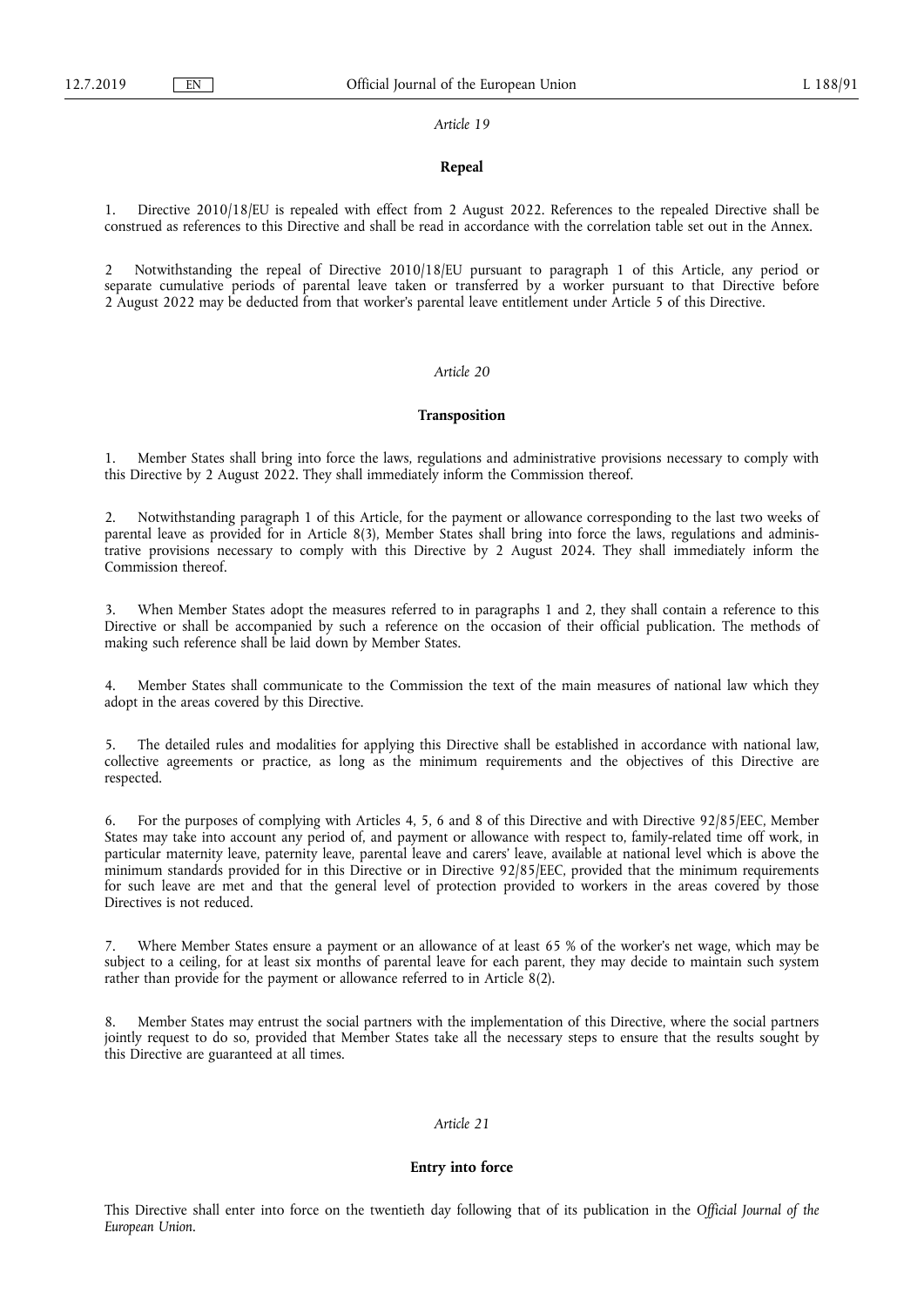## **Addressees**

This Directive is addressed to the Member States.

Done at Brussels, 20 June 2019.

*For the European Parliament The President*  A. TAJANI

*For the Council The President*  G. CIAMBA